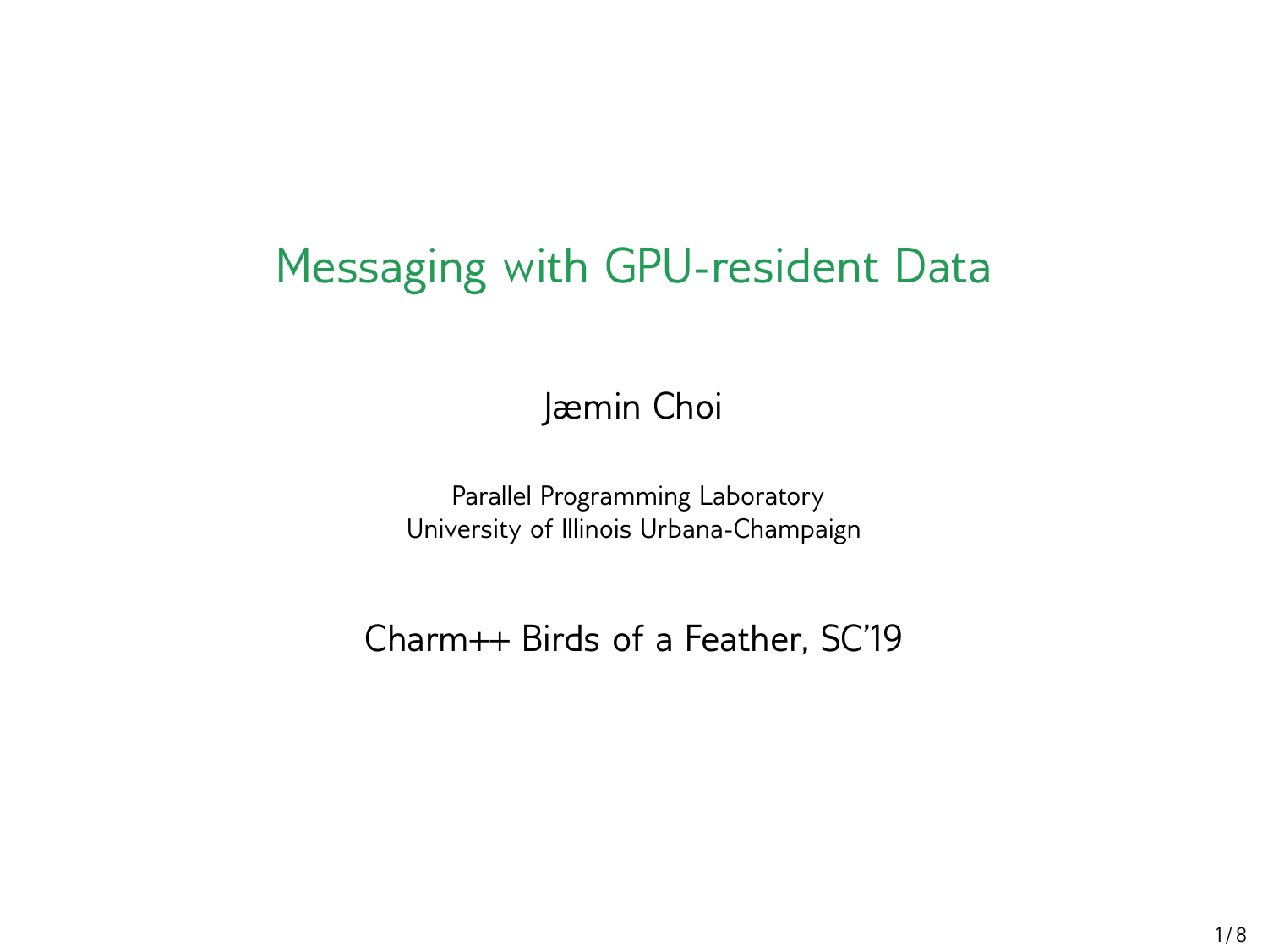### Charm++ on a Multi-GPU System



Node

▶ What if a chare wants to send data to another chare?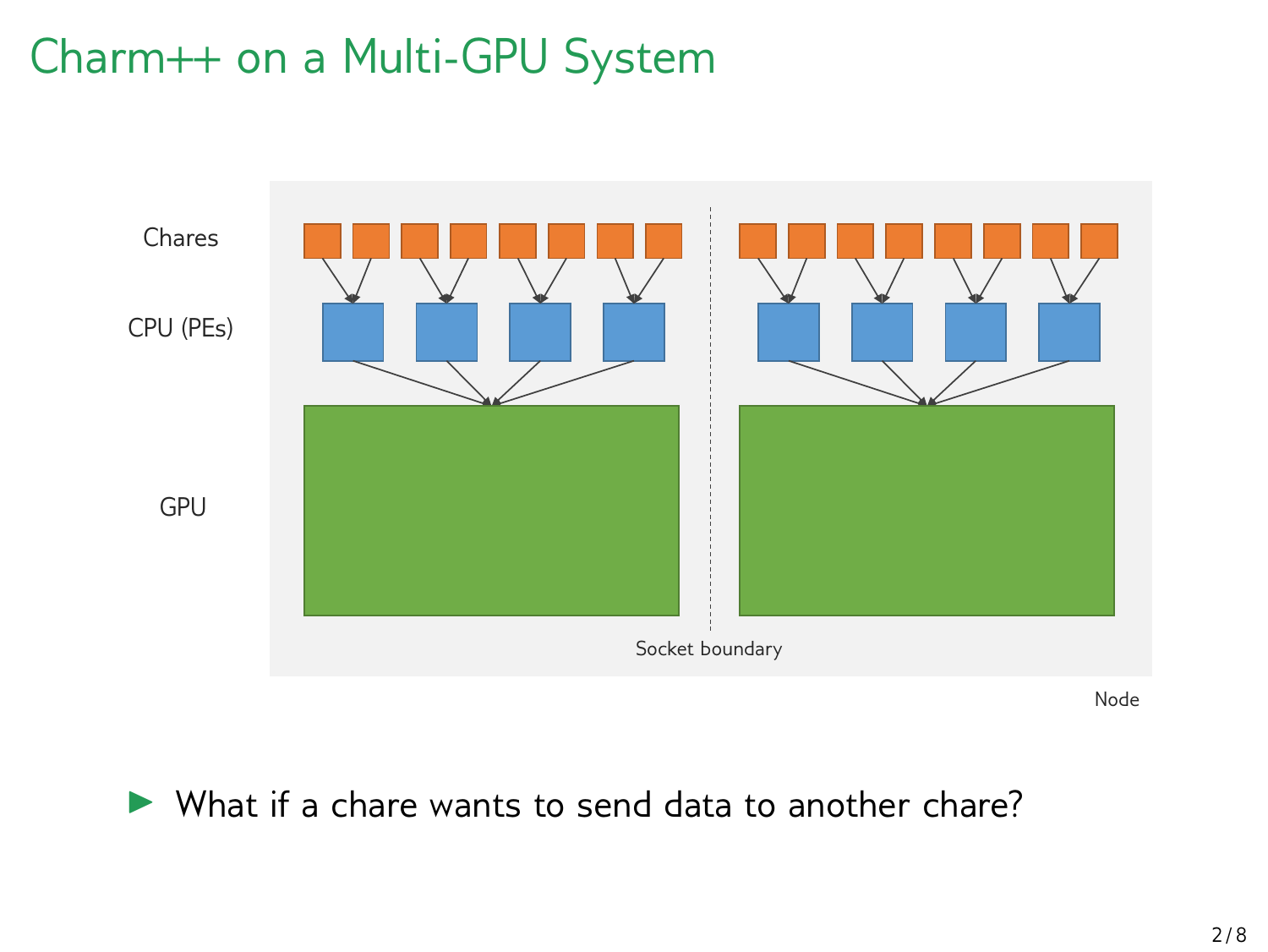# GPU Messaging



▶ Sending data from one chare to another

- ▶ With *GPU-resident* data
- ▶ Current: D2H transfer *→* Charm++ message *→* H2D transfer
- ▶ **Want to bypass host memory!**
	- ▶ Need RDMA-like behavior
	- ▶ Assume single-host, multi-GPU
- ▶ Sender sends device pointer *→* Receiver initiates D2D transfer *→* ACK to sender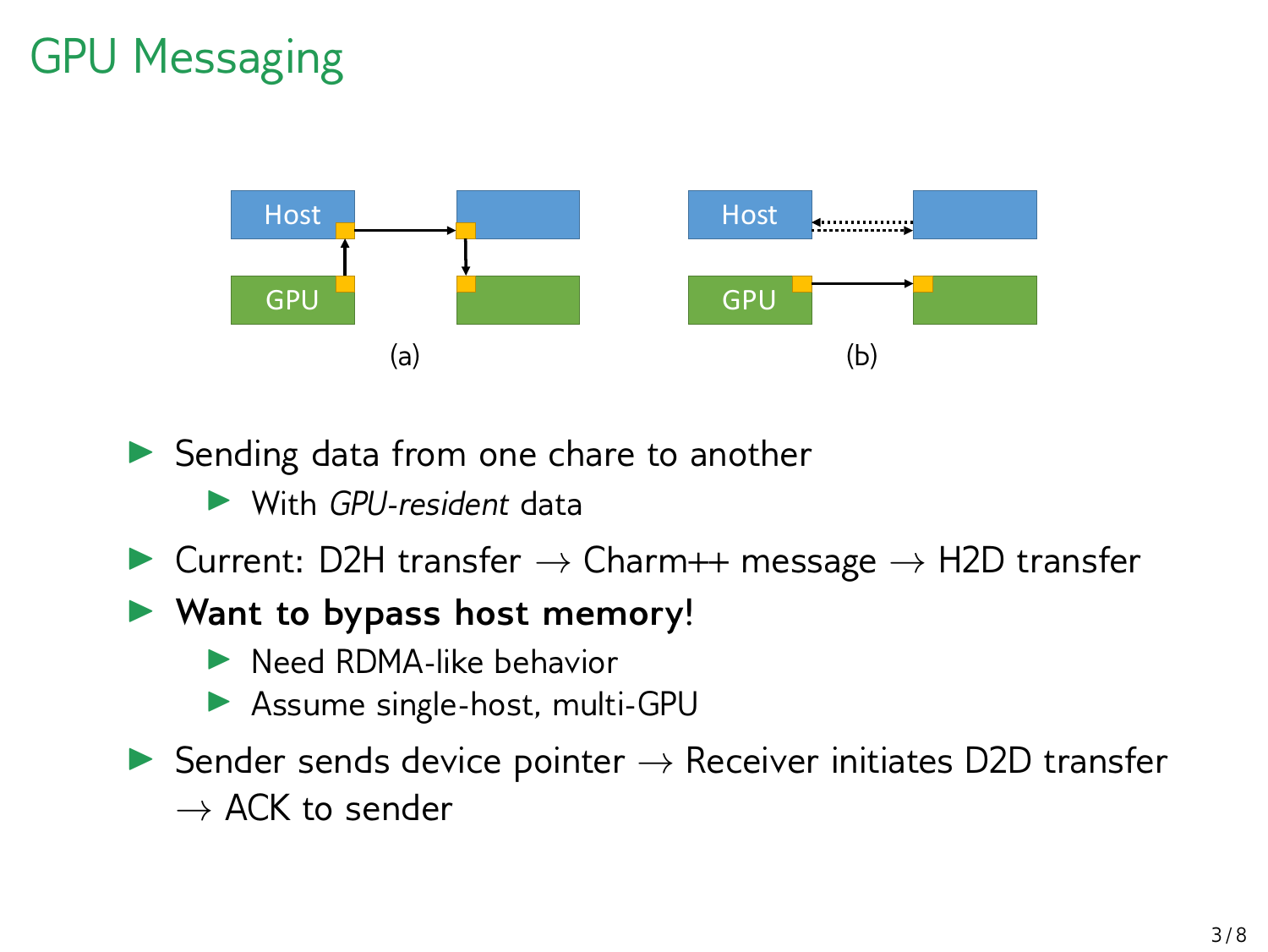# GPU Messaging: 2D Stencil



#### $\blacktriangleright$  Configurations

- $\triangleright$  Grid: 16.384 x 16.384
- Block:  $8,192 \times 8,192$  (64KB halo data)
- ▶ 4 chares, 1 block per chare
- ▶ LLNL Lassen: 4 PEs, 4 GPUs (1 PE per GPU)
- ▶ No overdecomposition

#### ▶ Comparison

- 1. (Current) Host-device transfers + message containing data
- 2. (New) Peer device transfer with metadata/ACK messages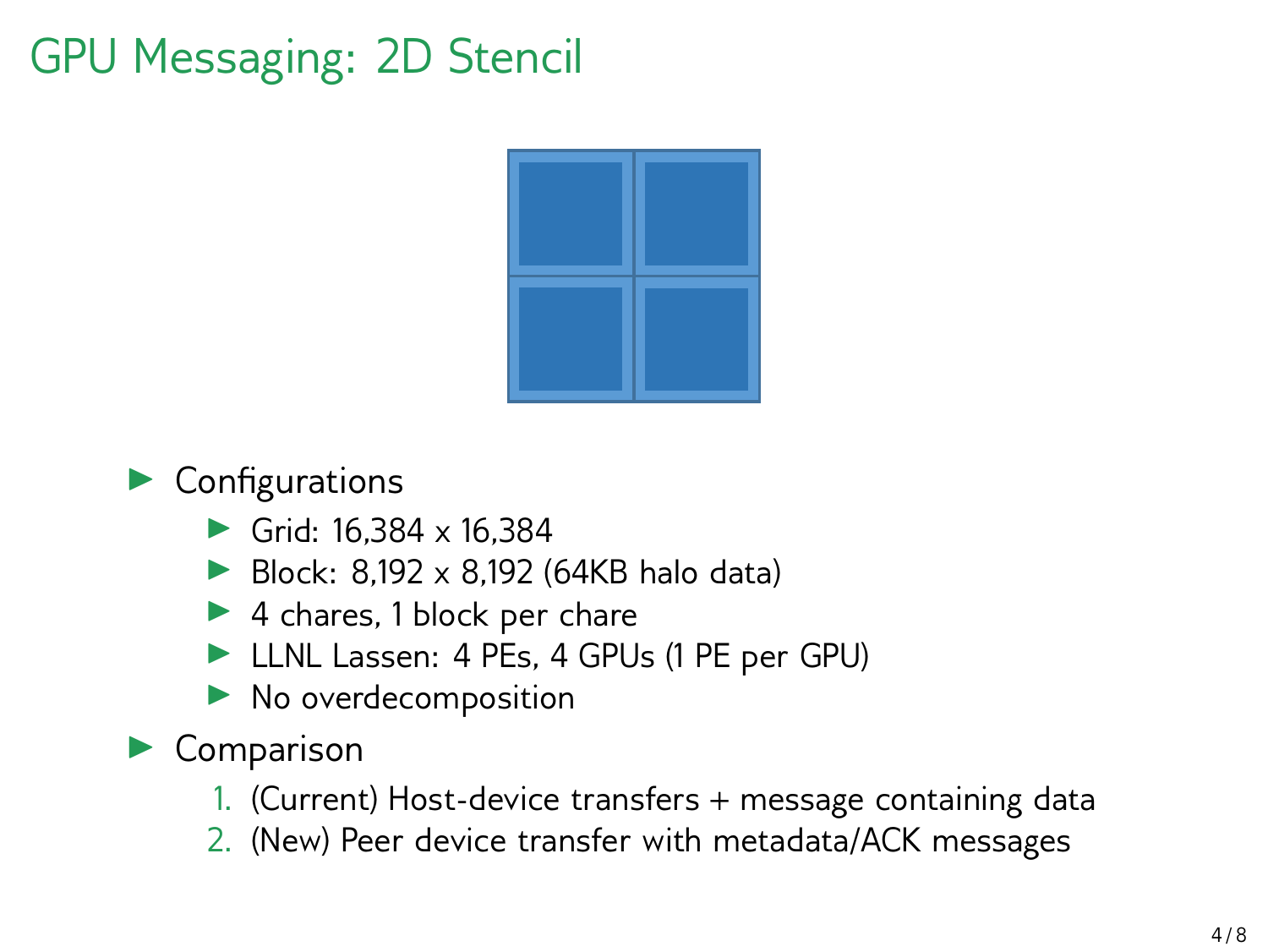# GPU Messaging: 2D Stencil

#### ▶ Preliminary results

- Aggregate time for 100 iterations<sup>1</sup>
- 1. Current method
	- ▶ D2H: 127 ms
	- $\blacktriangleright$  H<sub>2D</sub> $\cdot$  19 ms
	- $\blacktriangleright$  + Messages containing halo data
- 2. New method
	- $\blacktriangleright$  D<sub>2D</sub> $\cdot$  15 ms
	- $\blacktriangleright$  + Metadata/ACK messages
- ▶ Need analysis of Charm++ message times, but significant reduction in GPU transfer times

#### $^1$ 800 halo transfers: 2 neighbors x 4 chares x 100 iterations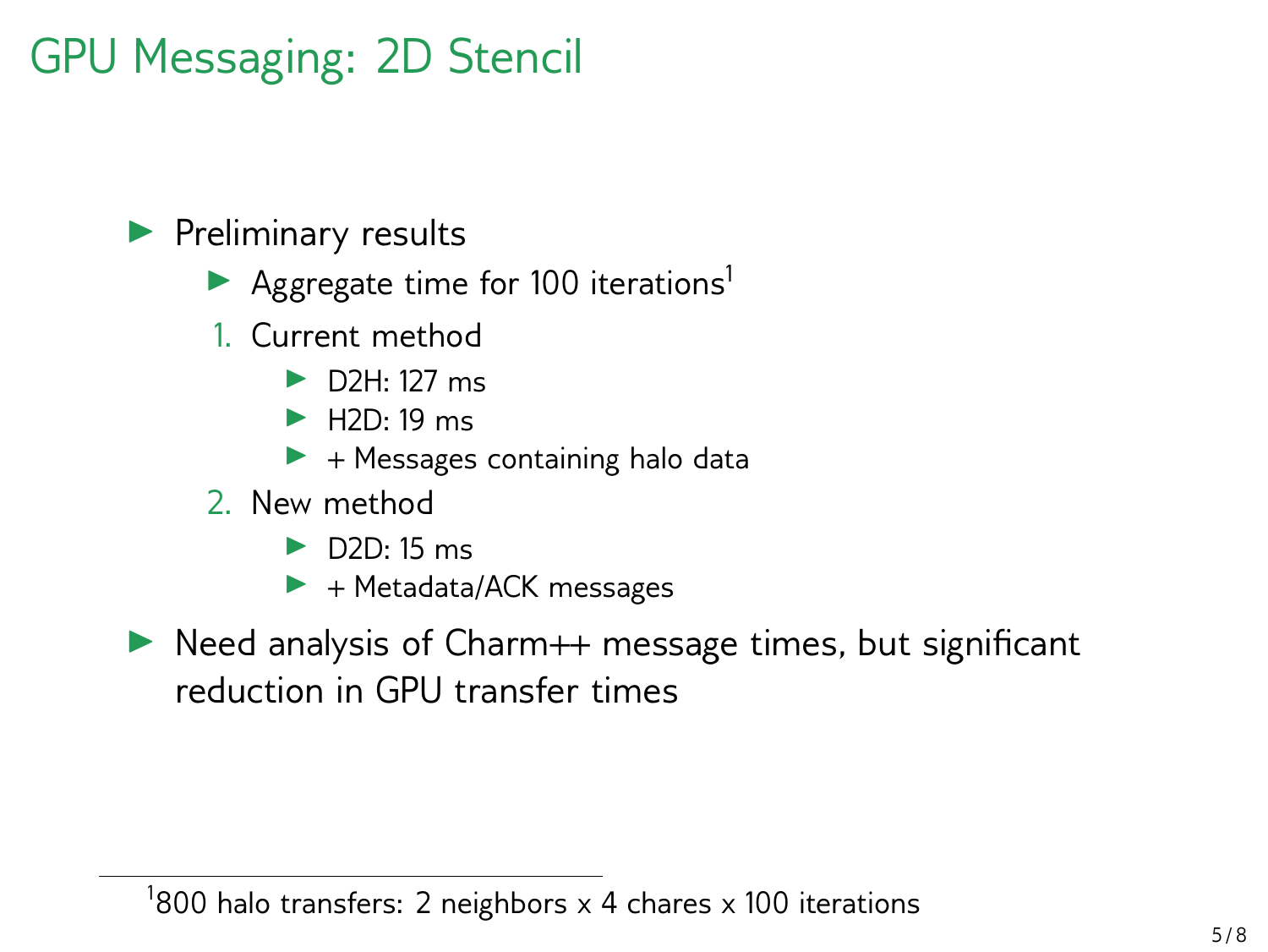### Updates in Charm++ 6.10

- ▶ Dynamic allocation of pinned host memory pool
- ▶ Restore asynchronous data transfers for WorkRequest API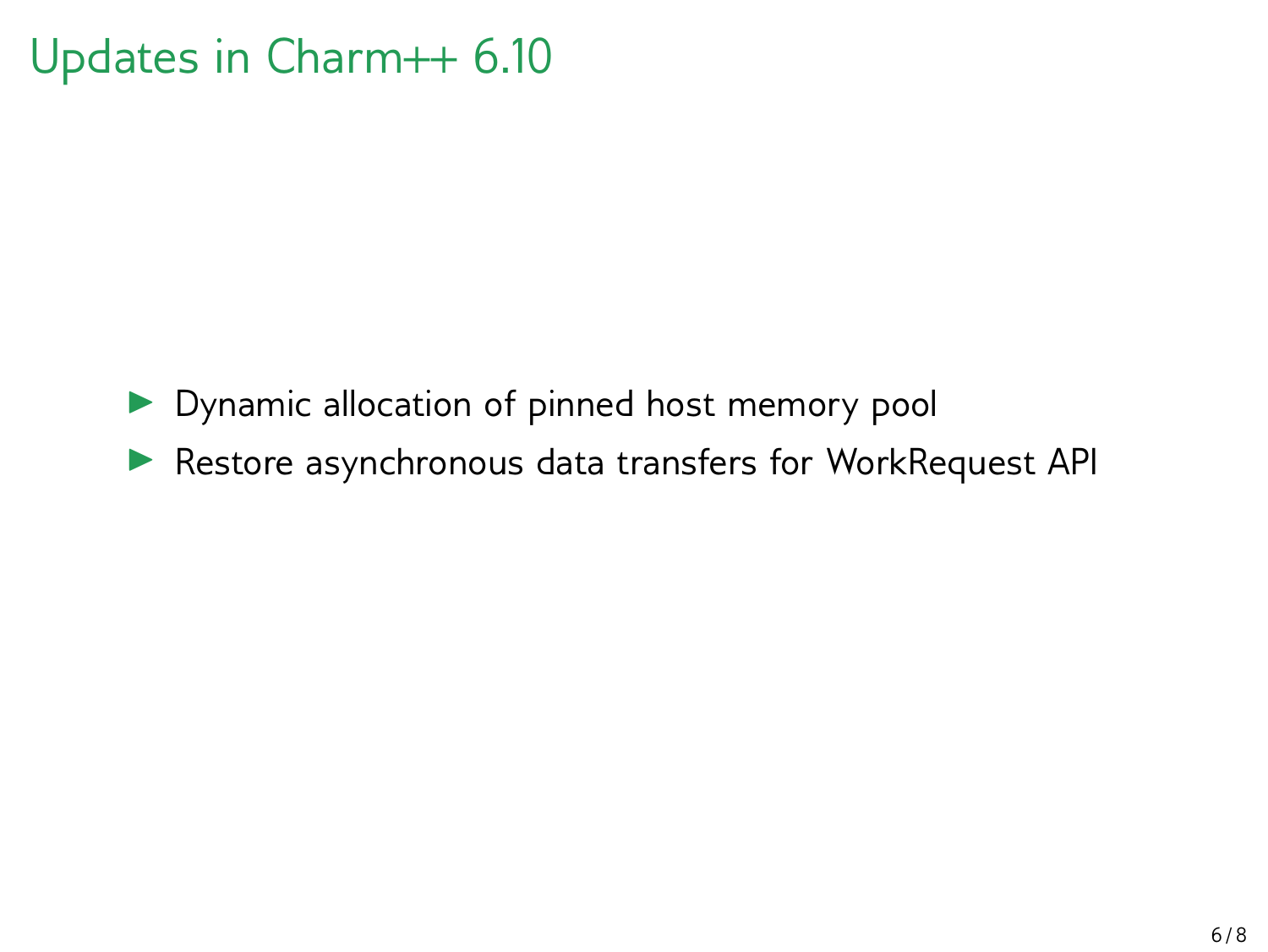# Upcoming Features

- ▶ Direct GPU messaging
- ▶ Support for load balancing chares with GPU-resident data
- ▶ Measurement of GPU load *→* CPU + GPU load balancing
- ▶ Other improvements to asynchronous execution